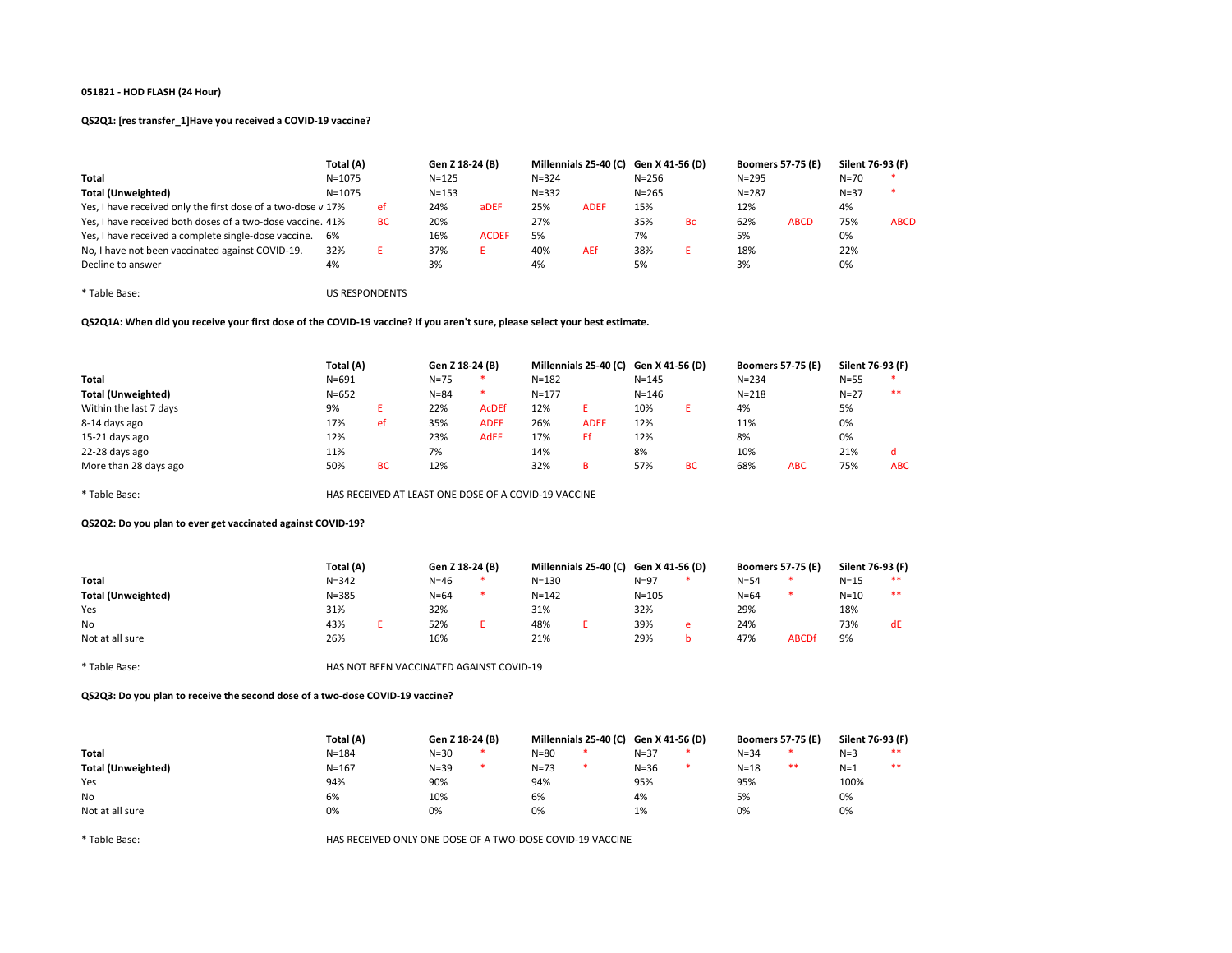### QS2Q4: Last week, the CDC announced new guidance that said vaccinated people no longer need to wear masks or maintain social distancing in most indoor settings. Before taking this survey, were you aware of this announcemen

|                           | Total (A)  | Gen Z 18-24 (B) |      |           | Millennials 25-40 (C) Gen X 41-56 (D) |           |    | <b>Boomers 57-75 (E)</b> | Silent 76-93 (F) |  |
|---------------------------|------------|-----------------|------|-----------|---------------------------------------|-----------|----|--------------------------|------------------|--|
| <b>Total</b>              | $N = 1075$ | $N = 125$       |      | $N = 324$ |                                       | $N = 256$ |    | $N = 295$                | N=70             |  |
| <b>Total (Unweighted)</b> | $N = 1075$ | $N = 153$       |      | $N = 332$ |                                       | $N = 265$ |    | $N = 287$                | $N = 37$         |  |
| Yes                       | 88%        | 80%             |      | 88%       |                                       | 93%       | aВ | 89%                      | 92%              |  |
| No                        | 12%        | 20%             | AcDe | 12%       |                                       | 7%        |    | 11%                      | 8%               |  |

\* Table Base: FAMILIAR WITH RECENT CDC MASK RECOMMENDATION CHANGES

QS2Q5: Which of the following reasons, if any, have encouraged you to get vaccinated against COVID-19? Please select all that apply.

|                                                               | Total (A) |           | Gen Z 18-24 (B) |   | Millennials 25-40 (C) | Gen X 41-56 (D) |           | <b>Boomers 57-75 (E)</b> |              | Silent 76-93 (F) |              |
|---------------------------------------------------------------|-----------|-----------|-----------------|---|-----------------------|-----------------|-----------|--------------------------|--------------|------------------|--------------|
| Total                                                         | $N = 784$ |           | $N = 87$        |   | $N = 218$             | $N = 174$       |           | $N = 248$                |              | $N = 57$         |              |
| <b>Total (Unweighted)</b>                                     | $N = 762$ |           | $N = 105$       |   | $N = 220$             | $N = 173$       |           | $N = 235$                |              | $N=29$           | $**$         |
| The CDC announced that people who are vaccinated a 25%        |           |           | 19%             |   | 21%                   | 24%             |           | 29%                      | $\mathbf{C}$ | 40%              | <b>Bc</b>    |
| I want to protect myself from getting COVID-19.               | 68%       | <b>BC</b> | 44%             |   | 52%                   | 68%             | <b>BC</b> | 84%                      | <b>ABCD</b>  | 91%              | <b>ABCD</b>  |
| I want to protect the people around me that can't get 51%     |           | c.        | 44%             |   | 44%                   | 54%             | C.        | 56%                      | bC           | 63%              |              |
| I am concerned that people will stop wearing masks ev 39%     |           |           | 29%             |   | 35%                   | 36%             |           | 46%                      | <b>Bcd</b>   | 55%              | <b>Bcd</b>   |
| The COVID-19 vaccine became easier to access (e.g., n 37%     |           |           | 27%             |   | 34%                   | 42%             | B         | 35%                      |              | 50%              | B            |
| I read or listened to a news story discussing the result: 29% |           |           | 22%             |   | 25%                   | 28%             |           | 32%                      |              | 45%              | <b>BC</b>    |
| I read or listened to a news story discussing the result: 29% |           |           | 19%             |   | 30%                   | 25%             |           | 29%                      |              | 50%              | <b>ABcDe</b> |
| I don't want to have to wear a mask when I leave my h 22%     |           |           | 19%             |   | 17%                   | 22%             |           | 22%                      |              | 41%              | <b>ABCde</b> |
| I don't want to have to maintain social distancing whe 21%    |           |           | 23%             |   | 21%                   | 19%             |           | 19%                      |              | 33%              |              |
| I watched a commercial or public service announceme 14%       |           |           | 20%             | D | 14%                   | 9%              |           | 16%                      | d            | 13%              |              |
| Other                                                         | 4%        |           | 5%              |   | 3%                    | 5%              |           | 5%                       |              | 6%               |              |
| Count                                                         | 3.40      |           | 2.72            |   | 2.95                  | 3.34            |           | 3.73                     |              | 4.87             |              |

\* Table Base: VACCINATED OR PLANS TO GET VACCINATED AGAINST COVID-19 \* Table Base: VACCINATED OR PLANS TO GET VACCINATED AGAINST COVID-19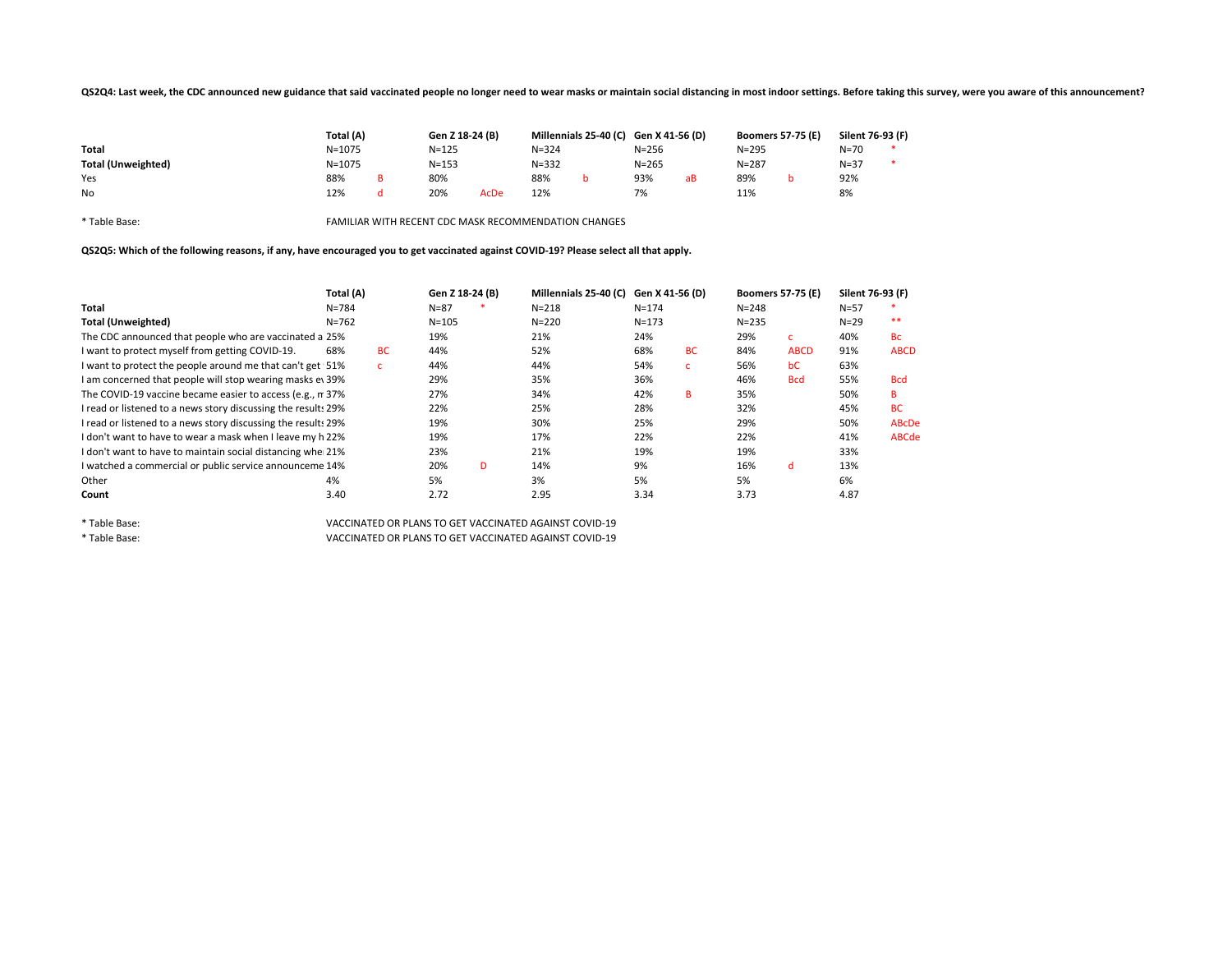QS2Q1: [res transfer\_1]Have you received a COVID-19 vaccine?

|                                                                                                                                                                                                                                |                          |                                          |                                                                                                                  |                                         |                                          |                                            |                         |                                             |                        |                                             | Male Age                                |                                     |                                          |                    |                                        | <b>Female Age</b>                          |                                     |                                     |                            |                  | Region                           |                        |
|--------------------------------------------------------------------------------------------------------------------------------------------------------------------------------------------------------------------------------|--------------------------|------------------------------------------|------------------------------------------------------------------------------------------------------------------|-----------------------------------------|------------------------------------------|--------------------------------------------|-------------------------|---------------------------------------------|------------------------|---------------------------------------------|-----------------------------------------|-------------------------------------|------------------------------------------|--------------------|----------------------------------------|--------------------------------------------|-------------------------------------|-------------------------------------|----------------------------|------------------|----------------------------------|------------------------|
|                                                                                                                                                                                                                                | Total (A)                | Male (B)                                 | Female (C)<br>N=540                                                                                              | 18-34 (D)                               | 35-44 (E)<br>$N = 177$                   | 45-54 (F)<br>$N = 170$                     | 55-64 (G)<br>N=182      | $65+ (H)$<br>Na227                          | $18-34(1)$             | 35-44 (J)<br>$N = R7$                       | 45-54 (K)                               | 55-64 (L)                           | $65+$ (M)                                | 18-34 (N)<br>N=158 | 35-44 (0)<br>$Ne=90$                   | 45-54 (P)                                  | 55-64 (Q)                           | $65+$ $(R)$                         | Northeast (S)              | South (T)        | Midwest (U)                      | West (V)               |
| Total<br><b>Total (Unweighted</b>                                                                                                                                                                                              | $N = 1075$<br>$N = 1075$ | $N = 509$<br>$N = 448$                   | $N = 603$                                                                                                        | Na219<br>N=366                          | $N = 167$                                | $N = 178$                                  | $N = 172$               | $N = 192$                                   | $N = 160$<br>$N = 152$ | $N = 62$                                    | $N = 82$<br>$N = 75$                    | $N = 9.9$<br>$N=78$                 | $N = 10.4$<br>N=96                       | $N = 214$          | $N = 105$                              | $N = 88$<br>$N = 103$                      | $N = 9.4$<br>N=94                   | $N=122$<br>N=96                     | $N=187$<br>$N = 211$       | Na411<br>N=450   | $N = 21R$<br>$N = 192$           | $N = 259$<br>$N = 222$ |
| Yes, I have received only the first dose of a two-dose · 17%                                                                                                                                                                   |                          | 19%                                      | 16%                                                                                                              | 27%<br>EFGH                             | 17%                                      | 16%                                        | 11%                     | 9%                                          | 31%<br>KIM             | 22%<br>$\blacksquare$                       | 16%                                     | 11%                                 | 8%                                       | 22%<br>ogr         | 12%                                    | 16%                                        | 11%                                 | 11%                                 | 19%                        | 15%              | 19%                              | 18%                    |
| Yes. I have received both doses of a two-dose vaccine 41%                                                                                                                                                                      |                          | 40%                                      | 42%                                                                                                              | 22%                                     | 34%<br>D                                 | 33%<br><b>n</b>                            | 52%<br>DEI              | 70%<br>DEEG                                 | 18%                    | 34%                                         | 33%                                     | 48%                                 | 77%<br>TIKI                              | 27%                | 34%                                    | 32%                                        | 57%<br>NOS                          | 63%                                 | 48%                        | 39%              | 39%                              | 41%                    |
| Yes, I have received a complete single-dose vaccine. 6%<br>No. I have not been vaccinated against COVID-19. 32%                                                                                                                |                          | 7%<br>30%                                | 5%<br>34%                                                                                                        | 10%<br><b>EH</b><br>37%<br>$\mathbf{H}$ | 3%<br><b>GH</b><br>45%                   | 9%<br>Eh<br>36%<br><b>H</b>                | 5%<br>29%<br>м          | 3%<br>14%                                   | 11%<br>36%             | 5%<br>40%<br>w                              | 11%<br><b>M</b><br>29%<br><b>M</b>      | $8\%$<br>3.7%<br>M                  | 1%<br>13%                                | $8\%$<br>37%       | 1%<br>50%<br><b>DOR</b>                | 7%<br>$\circ$<br>43%<br><b>nR</b>          | 3%<br>27%                           | 5%<br>14%                           | 7%<br>23%                  | 6%<br>36%        | $7\%$<br>33%                     | 5%<br>21%              |
| Decline to answer                                                                                                                                                                                                              | 4%                       | 3%                                       | 4%                                                                                                               | 5%                                      | 2%                                       | 6%                                         | 2%                      | 4%                                          | 4%                     | n%                                          | 10%<br><b>HIM</b>                       | 7%                                  | 1%                                       | 6%                 | 3%                                     | 2%                                         | 2%                                  | $7\%$                               | 3%                         | 4%               | $3\%$                            | 6%                     |
|                                                                                                                                                                                                                                |                          |                                          |                                                                                                                  |                                         |                                          |                                            |                         |                                             |                        |                                             |                                         |                                     |                                          |                    |                                        |                                            |                                     |                                     |                            |                  |                                  |                        |
| * Table Raser                                                                                                                                                                                                                  | <b>LIS RESPONDENTS</b>   |                                          |                                                                                                                  |                                         |                                          |                                            |                         |                                             |                        |                                             |                                         |                                     |                                          |                    |                                        |                                            |                                     |                                     |                            |                  |                                  |                        |
| QS2Q1A: When did you receive your first dose of the COVID-19 vaccine? If you aren't sure, please select your best estimate.                                                                                                    |                          |                                          |                                                                                                                  |                                         |                                          |                                            |                         |                                             |                        |                                             |                                         |                                     |                                          |                    |                                        |                                            |                                     |                                     |                            |                  |                                  |                        |
|                                                                                                                                                                                                                                |                          |                                          | Gender                                                                                                           |                                         |                                          | Age                                        |                         |                                             |                        |                                             | Male Age                                |                                     |                                          |                    |                                        | <b>Female Age</b>                          |                                     |                                     |                            |                  | Region                           |                        |
|                                                                                                                                                                                                                                | Total (A)                | Male (R)                                 | Female (C)                                                                                                       | 18-34 (D)                               | 35.44 (F)                                | 45-54 (F)                                  | 55-64 (6)               | $65 + 111$                                  | $18-34(1)$             | 35-44 (J)                                   | 45-54 (K)                               | 55.64 (1)                           | $65 + 1M$                                | 18-34 (N)          | 35-44 (0)                              | 45-54 (P)                                  | 55.64 (0)                           | $65 + 181$                          | Northeast (S)              | South (T)        | Midwest (1)                      | West (V)               |
| Total                                                                                                                                                                                                                          | N=691                    | N=339                                    | $N = 338$                                                                                                        | $N = 187$                               | N=95                                     | $N = 98$                                   | $N = 125$               | $N = 187$                                   | N=97                   | $N=52$                                      | $N = 45$                                | $N = 58$                            | $N = 89$                                 | N=90               | $N = 43$                               | $N = 48$                                   | N=66                                | N=98                                | $N = 140$                  | $N = 248$        | $N = 140$                        | $N = 164$              |
| <b>Total (Unweighted</b><br>Within the last 7 days                                                                                                                                                                             | N=652<br>9%              | $N = 295$<br>12%                         | $N = 342$<br>7%                                                                                                  | $N = 200$<br><b>CGH</b>                 | $N=84$<br>8%                             | $N = 99$<br>14%<br><b>GH</b>               | $N = 113$<br>4%         | $N = 156$<br>4%                             | N=90<br>15%            | $N=37$<br>11%                               | $N = 45$<br>20%                         | $N=52$<br>7%                        | $N = 80$<br>8%                           | $N = 110$<br>OpOR  | $N=47$<br>4%                           | N=54                                       | $N=61$<br>1%                        | $N=76$<br>0%                        | $N = 144$<br>6%            | $N = 249$<br>9%  | $N = 117$<br>16%<br>Sty          | $N = 142$<br>7%        |
| 8-14 days ago                                                                                                                                                                                                                  | 17%                      | 17%                                      | 16%                                                                                                              | 17%<br>32%<br>EFGH                      | 18%                                      | 13%                                        | 12%                     | 6%                                          | 30%<br>KLM             | 25%<br>kM                                   | 9%                                      | 12%                                 | 6%                                       | 20%<br>35%<br>OPQR | 10%                                    | 7%<br>16%                                  | 11%                                 | $7\%$                               | 19%                        | 12%              | 19%                              | 21%                    |
| 15-21 days ago                                                                                                                                                                                                                 | 12%                      | 12%                                      | 12%                                                                                                              | 19%                                     | 17%<br><b>H</b>                          | 11%                                        | 13%<br>$\mathbf{H}$     | 2%                                          | 22%<br>KIM             | 19%<br>M                                    | 7%                                      | 9%                                  | 7%                                       | 16%                | 14%<br>R                               | 16%                                        | 17%                                 | $2\%$                               | 11%                        | 9%               | 14%                              | 16%                    |
| 22-28 days ago                                                                                                                                                                                                                 | 11%                      | 13%                                      | 10%                                                                                                              | 10%                                     | 16%                                      | 7%                                         | 8%                      | 15%                                         | 13%                    | 13%                                         | 7%                                      | 12%                                 | 15%                                      | 6%                 | 18%<br>na                              | 6%                                         | 5%                                  | 14%                                 | 11%                        | 12%              | 9%                               | 13%                    |
| More than 28 days ago                                                                                                                                                                                                          | 50%                      | 46%                                      | 55%                                                                                                              | 21%                                     | 41%<br>$\mathbf{D}$                      | 56%<br>De                                  | 63%<br>DE               | 73%<br>DEF                                  | 20%                    | 31%                                         | 57%                                     | 60%                                 | 69%                                      | 23%                | 54%<br>N                               | 55%<br>N                                   | 65%                                 | 77%<br><b>NOP</b>                   | 53%                        | 59%<br><b>UV</b> | 42%                              | 43%                    |
| * Table Base:                                                                                                                                                                                                                  |                          |                                          | HAS RECEIVED AT LEAST ONE DOSE OF A COVID-19 VACCINE                                                             |                                         |                                          |                                            |                         |                                             |                        |                                             |                                         |                                     |                                          |                    |                                        |                                            |                                     |                                     |                            |                  |                                  |                        |
| QS2Q2: Do you plan to ever get vaccinated against COVID-19?                                                                                                                                                                    |                          |                                          |                                                                                                                  |                                         |                                          |                                            |                         |                                             |                        |                                             |                                         |                                     |                                          |                    |                                        |                                            |                                     |                                     |                            |                  |                                  |                        |
|                                                                                                                                                                                                                                |                          |                                          | Gender                                                                                                           |                                         |                                          |                                            |                         |                                             |                        |                                             | Male Age                                |                                     |                                          |                    |                                        | <b>Female Age</b>                          |                                     |                                     |                            |                  |                                  |                        |
|                                                                                                                                                                                                                                | Total (A)                | Male (B)                                 | Female (C)                                                                                                       | 18-34 (D)                               | 35-44 (E)                                | 45-54 (F)                                  | 55-64 (G)               | 65+ (H)                                     | $18-34(1)$             | 35-44 (J)                                   | 45-54 (K)                               | 55-64 (L)                           | $65 + (M)$                               | 18-34 (N)          | 35-44 (0)                              | 45-54 (P)                                  | 55-64 (0)                           | $65 + (R)$                          | Northeast (S)              | South (T)        | Region<br>Midwest (U)            | West (V)               |
| Total                                                                                                                                                                                                                          | N=342                    | $N = 155$                                | $N = 183$                                                                                                        | $N = 116$                               | $N = 79$                                 | $N = 62$                                   | $N = 54$                | $N = 31$                                    | $N=57$                 | $N = 35$                                    | $N = 24$                                | $N=28$<br>$\bullet\bullet$          | $N = 14$                                 | $N=59$             | $N = 45$                               | $N = 37$                                   | $N = 26$                            | $N=17$<br>$\overline{\phantom{a}}$  | $N=42$                     | $N = 148$        | $N=72$                           | $N = 80$               |
| <b>Total (Unweighted</b>                                                                                                                                                                                                       | N=385                    | $N = 139$                                | Ne <sub>241</sub>                                                                                                | $N = 148$                               | $N = 79$                                 | $N = 69$                                   | $N = 56$                | $N = 33$                                    | $N = 54$               | ÷<br>$N=24$                                 | $\bullet\bullet$<br>$N = 24$            | $\ddot{\phantom{1}}$<br>$N=25$      | $\ddot{\phantom{1}}$<br>$N=15$           | N=94               | $N=55$                                 | Nu45<br>٠                                  | $N=31$                              | $N=18$<br>$\ddot{\phantom{1}}$      | $N = 60$                   | $N = 182$        | Na22<br>٠                        | $N=70$                 |
| Yes<br>No                                                                                                                                                                                                                      | 31%                      | 36%<br>39%                               | 26%                                                                                                              | 33%                                     | 35%<br>G                                 | 29%<br>G                                   | 29%                     | 18%                                         | 37%                    | 42%                                         | 29%                                     | 37%<br>18%                          | 31%                                      | 29%                | 29%<br>$\circ$                         | 29%                                        | 21%                                 | 8%                                  | 33%                        | 29%              | 27%                              | 36%                    |
| Not at all sure                                                                                                                                                                                                                | 43%<br>26%               | 24%                                      | 47%<br>27%                                                                                                       | 47%<br>20%                              | 47%<br>18%                               | 46%<br>25%                                 | 23%<br>48%<br>DEF       | 47%<br>×<br>35%                             | 43%<br>20%             | 32%<br>27%                                  | 57%<br>14%                              | 46%<br><b>IR</b>                    | 49%<br>21%                               | 51%<br>20%         | 59%<br>12%                             | 39%<br>32%<br>$\bullet$                    | 29%<br>50%<br><b>NO</b>             | 46%<br>46%<br>nO                    | 36%<br>31%<br>$\mathbf{v}$ | 42%<br>29%       | 41%<br>32%<br>v                  | 51%<br>13%             |
| * Table Base:                                                                                                                                                                                                                  |                          | HAS NOT BEEN VACCINATED AGAINST COVID-19 |                                                                                                                  |                                         |                                          |                                            |                         |                                             |                        |                                             |                                         |                                     |                                          |                    |                                        |                                            |                                     |                                     |                            |                  |                                  |                        |
|                                                                                                                                                                                                                                |                          |                                          |                                                                                                                  |                                         |                                          |                                            |                         |                                             |                        |                                             |                                         |                                     |                                          |                    |                                        |                                            |                                     |                                     |                            |                  |                                  |                        |
| QS2Q3: Do you plan to receive the second dose of a two-dose COVID-19 vaccine?                                                                                                                                                  |                          |                                          |                                                                                                                  |                                         |                                          |                                            |                         |                                             |                        |                                             |                                         |                                     |                                          |                    |                                        |                                            |                                     |                                     |                            |                  |                                  |                        |
|                                                                                                                                                                                                                                |                          |                                          | Gender                                                                                                           |                                         |                                          |                                            |                         |                                             |                        |                                             | Male Age                                |                                     |                                          |                    |                                        | <b>Female Age</b>                          |                                     |                                     |                            |                  | Region                           |                        |
|                                                                                                                                                                                                                                | Total (A)                | Male (B)                                 | Female (C)                                                                                                       | 18-34 (D)                               | 35-44 (E)                                | 45-54 (F)<br>$\ddot{\phantom{1}}$          | 55-64 (G)               | 65+ (H)                                     | 18-34 (I)              | 35-44 (J)<br>$\ddot{\phantom{1}}$           | 45-54 (K)                               | 55.64 (1)                           | $65+$ (M)<br>$\bullet\bullet$            | 18-34 (N)          | 35-44 (0)<br>$\ddot{\phantom{1}}$      | 45-54 (P)                                  | 55-64 (0)                           | $65+$ $(R)$<br>$\ddot{\phantom{1}}$ | Northeast (S)              | South (T)        | Midwest (U)                      | West (V)               |
| Total<br><b>Total (Unweighted</b>                                                                                                                                                                                              | $N = 184$<br>N=167       | $N = 98$<br>$N = 79$                     | $N = 85$<br>$N = R6$                                                                                             | N=85<br>Na91                            | $N = 30$<br>$\bullet\bullet$<br>$N = 25$ | $N=28$<br>$\ddot{\phantom{1}}$<br>$N = 26$ | $N=20$<br>×<br>$N = 16$ | $N = 21$<br>$\ddot{\phantom{a}}$<br>$N = 9$ | $N=49$<br>NoA4         | $N=19$<br>$\ddot{\phantom{1}}$<br>$N = 1.3$ | $N = 1.3$<br>$\bullet\bullet$<br>$N=12$ | $N = 10$<br>$\bullet\bullet$<br>N=9 | $N=8$<br>$\ddot{\phantom{1}}$<br>$N = 3$ | $N=36$<br>$N = 47$ | $N=11$<br>$\bullet\bullet$<br>$N = 12$ | $N = 1.4$<br>$\bullet\bullet$<br>$N = 1.4$ | N=10<br>$\ddot{\phantom{1}}$<br>NnT | $N=13$<br>$\bullet\bullet$<br>Na6   | $N = 36$<br>$N = 37$       | N=61<br>N=64     | NadO<br>$\bullet\bullet$<br>Na28 | NoA6<br>$N = 3R$       |
| Yes                                                                                                                                                                                                                            | 94%                      | 99%                                      | 88%                                                                                                              | 93%                                     | 92%                                      | 94%                                        | 100%                    | 92%                                         | 100%                   | 94%                                         | 100%                                    | 100%                                | 100%                                     | 84%                | 89%                                    | 87%                                        | 100%                                | 87%                                 | 90%                        | 96%              | 92%                              | 95%                    |
| No                                                                                                                                                                                                                             | 6%                       | 1%                                       | 12%<br>×                                                                                                         | 7%                                      | 8%                                       | 5%                                         | 0%                      | 8%                                          | 0%                     | 6%                                          | 0%                                      | 0%                                  | 0%                                       | 16%                | 11%                                    | 10%                                        | 0%                                  | 13%                                 | 10%                        | 3%               | $8\%$                            | 5%                     |
| Not at all sure                                                                                                                                                                                                                | 0%                       | CON.                                     | 0%                                                                                                               | n%                                      | 0%                                       | 1%                                         | 0%                      | 0%                                          | 0%                     | 0%                                          | 0%                                      | 0%                                  | 0%                                       | 0%                 | 0%                                     | 3%                                         | 0%                                  | 0%                                  | 0%                         | 1%               | 0%                               | 0%                     |
| * Table Base:                                                                                                                                                                                                                  |                          |                                          | HAS RECEIVED ONLY ONE DOSE OF A TWO-DOSE COVID-19 VACCINE                                                        |                                         |                                          |                                            |                         |                                             |                        |                                             |                                         |                                     |                                          |                    |                                        |                                            |                                     |                                     |                            |                  |                                  |                        |
| Q52Q4: Last week, the CDC announced new guidance that said vaccinated people no longer need to wear masks or maintain social distancing in most indoor settings. Before taking this survey, were you aware of this announcemen |                          |                                          |                                                                                                                  |                                         |                                          |                                            |                         |                                             |                        |                                             |                                         |                                     |                                          |                    |                                        |                                            |                                     |                                     |                            |                  |                                  |                        |
|                                                                                                                                                                                                                                |                          |                                          |                                                                                                                  |                                         |                                          |                                            |                         |                                             |                        |                                             |                                         |                                     |                                          |                    |                                        |                                            |                                     |                                     |                            |                  |                                  |                        |
|                                                                                                                                                                                                                                | Total (A)                | Male (B)                                 | Female (C)                                                                                                       | 18-34 (D)                               | 35-44 (E)                                | 45-54 (F)                                  | 55-64 (G)               | 65+ (H)                                     | $18-34(1)$             | 35-44 (J)                                   | Male Ag<br>45-54 (K)                    | 55-64 (L)                           | $65 + (M)$                               | 18-34 (N)          | 35-44 (0)                              | Female Ag<br>45-54 (P)                     | 55-64 (0)                           | $65 + (R)$                          | Northeast (S)              | South (T)        | Region<br>Midwest (U)            | West (V)               |
| Total                                                                                                                                                                                                                          | $N = 1075$               | N=509                                    | N=540                                                                                                            | $N = 319$                               | $N = 177$                                | $N = 170$                                  | $N = 182$               | Na227                                       | $N = 160$              | $N = R7$                                    | $N = R2$                                | $N = 88$                            | Na104                                    | N=158              | $N = 90$                               | N=88                                       | N=94                                | $N = 122$                           | $N = 187$                  | Na411            | $N = 218$                        | Na259                  |
| <b>Total (Unweighted</b>                                                                                                                                                                                                       | $N = 1075$               | $N = 448$                                | $N = 603$                                                                                                        | N=366                                   | $N = 167$                                | $N = 178$                                  | $N = 172$               | $N = 192$                                   | $N = 152$              | $N = 62$                                    | $N=75$                                  | $N=78$                              | N=96                                     | $N = 214$          | $N = 105$                              | $N = 103$                                  | N=94                                | N=96                                | $N = 211$                  | N=450            | $N = 192$                        | $N = 222$              |
| Yes                                                                                                                                                                                                                            | 88%                      | 89%                                      | 88%                                                                                                              | 85%                                     | 89%                                      | 94%<br>DH                                  | 92%                     | 86%                                         | 84%                    | 93%                                         | 93%                                     | 92%                                 | 88%                                      | 87%                | 84%                                    | 94%<br>or.                                 | 92%                                 | 84%                                 | 92%                        | 87%              | 87%                              | 89%                    |
| No                                                                                                                                                                                                                             | 12%                      | 11%                                      | 12%                                                                                                              | 15%<br>Fg.                              | 11%                                      | 6%                                         | $8\%$                   | 14%                                         | 16%                    | 7%                                          | 7%                                      | 8%                                  | 12%                                      | 13%                | 16%<br>$\circ$                         | 6%                                         | 8%                                  | 16%<br>$\blacksquare$               | 8%                         | 13%              | 13%                              | 11%                    |
| * Table Base:                                                                                                                                                                                                                  |                          |                                          | FAMILIAR WITH RECENT CDC MASK RECOMMENDATION CHANGES                                                             |                                         |                                          |                                            |                         |                                             |                        |                                             |                                         |                                     |                                          |                    |                                        |                                            |                                     |                                     |                            |                  |                                  |                        |
| QS2Q5: Which of the following reasons, if any, have encouraged you to get vaccinated against COVID-19? Please select all that apply.                                                                                           |                          |                                          |                                                                                                                  |                                         |                                          |                                            |                         |                                             |                        |                                             |                                         |                                     |                                          |                    |                                        |                                            |                                     |                                     |                            |                  |                                  |                        |
|                                                                                                                                                                                                                                |                          |                                          | Gender                                                                                                           |                                         |                                          |                                            |                         |                                             |                        |                                             | Male Ag                                 |                                     |                                          |                    |                                        | Female Ag                                  |                                     |                                     |                            |                  | Region                           |                        |
|                                                                                                                                                                                                                                | Total (A)                | Male (R)                                 | Female (C)                                                                                                       | 18-34 (D)                               | 35-44 (E)                                | 45-54 (F)                                  | 55-64 (6)               | 65+ (H)                                     | $18-34(1)$             | 35-44 (J)                                   | 45-54 (K)                               | 55.64 (1)                           | $65 + 1M$                                | 18-34 (N)          | 35-44 (0)                              | 45-54 (P)                                  | 55-64 (0)                           | $65 + (R)$                          | Northeast (S)              | South (T)        | Midwest (11)                     | West (V)               |
| Total                                                                                                                                                                                                                          | $N = 784$                | $N = 394$                                | $N = 375$                                                                                                        | $N = 219$                               | $N = 120$                                | $N = 114$                                  | $N = 140$               | $N = 191$                                   | $N = 118$              | $N = 65$                                    | $N = 56$                                | $N = 68$                            | $N = 93$                                 | $N = 101$          | $N = 55$                               | $N = 57$                                   | $N=72$                              | $N = 98$                            | $N = 150$                  | $N = 288$        | N=156                            | $N = 190$              |
| <b>Total (Unweighted)</b>                                                                                                                                                                                                      | $N = 762$                | $N = 346$<br>27%                         | $N = 399$<br>23%                                                                                                 | $N = 249$<br>24%                        | $N = 108$<br>15%                         | $N = 114$<br>23%                           | $N = 130$<br>28%        | $N = 161$<br>33%                            | $N = 113$<br>25%       | $N = 47$<br>15%                             | $N = 50$<br>20%                         | $N = 61$<br>31%                     | N=85<br>40%<br><b>Uk</b>                 | $N = 136$<br>22%   | $N = 61$<br>15%                        | $N = 64$<br>26%                            | N=69<br>26%                         | $N=76$<br>26%                       | $N = 162$<br>26%           | $N = 302$<br>24% | $N = 134$<br>3.4%<br><b>HV</b>   | $N = 164$<br>21%       |
| The CDC announced that people who are vaccinated a 25%<br>I want to protect myself from getting COVID-19.                                                                                                                      | 68%                      | 61%                                      | 75%<br>Æ                                                                                                         | 47%                                     | 59%                                      | 70%                                        | 75%<br>DE               | 90%<br>DEFG                                 | 38%                    | 49%                                         | 67%                                     | 77%                                 | 83%<br>m                                 | 57%                | 70%                                    | 73%                                        | 73%                                 | 97%<br><b>NOPO</b>                  | 64%                        | 66%              | 71%                              | 69%                    |
| I want to protect the people around me that can't get 51%                                                                                                                                                                      |                          | 46%                                      | 56%                                                                                                              | 44%                                     | 47%                                      | 52%                                        | 55%                     | 59%<br>$\mathbf{D}$                         | 43%                    | 39%                                         | 50%                                     | 61%                                 | 46%                                      | 45%                | 58%                                    | 53%                                        | 49%                                 | 72%<br><b>NpQ</b>                   | 44%                        | 52%              | 54%                              | 55%                    |
| I am concerned that people will stop wearing masks e 39%                                                                                                                                                                       |                          | 36%                                      | 43%                                                                                                              | 3.4%                                    | 33%                                      | 35%                                        | 44%                     | 49%<br><b>DEf</b>                           | 32%                    | 28%                                         | 37%                                     | 45%                                 | 40%                                      | 37%                | 38%                                    | 34%                                        | 44%                                 | 57%<br>NoP                          | 36%                        | 43%              | 39%                              | 38%                    |
| The COVID-19 vaccine became easier to access (e.g., 1 37%                                                                                                                                                                      |                          | 33%                                      | 41%                                                                                                              | 32%                                     | 37%                                      | 36%                                        | 33%                     | 45%<br>De                                   | 33%                    | 35%                                         | 32%                                     | 23%                                 | 41%                                      | 32%                | 38%                                    | 39%                                        | 42%                                 | 50%                                 | 34%                        | 38%              | 39%                              | 34%                    |
| I read or listened to a news story discussing the result 29%                                                                                                                                                                   |                          | 30%                                      | 28%                                                                                                              | 24%                                     | 27%                                      | 28%                                        | 29%                     | 37%<br>D                                    | 30%                    | 22%                                         | 27%                                     | 26%                                 | 41%                                      | 16%                | 33%                                    | 30%                                        | 31%                                 | 34%<br>- 63<br>NPO.                 | 24%                        | 27%              | 30%                              | 36%                    |
| I read or listened to a news story discussing the result 29%<br>I don't want to have to wear a mask when I leave my   22%                                                                                                      |                          | 32%<br>27%                               | 25%<br>17%                                                                                                       | 26%<br>15%                              | 29%<br>24%                               | 27%<br>20%                                 | 21%<br>23%              | 40%<br><b>DfG</b><br>27%<br>$\overline{D}$  | 30%<br>16%             | 30%<br>27%                                  | 35%<br>21%                              | 25%<br>32%                          | 39%<br>38%                               | 21%<br>13%         | 28%<br>21%                             | 20%<br>19%                                 | 17%<br>15%                          | 40%<br>17%                          | 22%<br>19%                 | 27%<br>18%       | 29%<br>37%<br><b>STV</b>         | 37%<br>17%             |
| I don't want to have to maintain social distancing whr 21%                                                                                                                                                                     |                          | 26%                                      | 16%                                                                                                              | 18%                                     | 31%<br><b>DEG</b>                        | 17%                                        | 15%                     | 26%<br>×                                    | 22%                    | 41%<br>m                                    | 22%                                     | 12%                                 | 33%                                      | 13%                | 19%                                    | 13%                                        | 17%                                 | 19%                                 | 15%                        | 21%              | 33%<br><b>STV</b>                | 17%                    |
| I watched a commercial or public service announcem 14%                                                                                                                                                                         |                          | 16%                                      | 13%                                                                                                              | 17%                                     | 13%                                      | 6%                                         | 11%                     | 19%                                         | 18%                    | 13%                                         | 7%                                      | 12%                                 | 22%                                      | 16%                | 12%                                    | 5%                                         | 10%                                 | 16%                                 | 12%                        | 14%              | 19%                              | 13%                    |
| Other                                                                                                                                                                                                                          | 4%                       | 4%                                       | 6%                                                                                                               | 4%                                      | 2%                                       | $8\%$                                      | $8\%$<br>$\epsilon$     | 3%                                          | 2%                     | 4%                                          | 2%                                      | 9%                                  | 2%                                       | 6%                 | 0%                                     | 13%<br>Or                                  | $7\%$                               | 3%                                  | 5%                         | 4%               | 3%                               | 7%                     |
| Count                                                                                                                                                                                                                          | 3.40                     | 3.39                                     | 3.43                                                                                                             | 2.84                                    | 3.16                                     | 3.23                                       | 3.42                    | 4.28                                        | 290                    | 3.03                                        | 3.20                                    | 3.53                                | 4.26                                     | 2.76               | 3.33                                   | 3.25                                       | 3.32                                | 4.29                                | 2.98                       | 3.33             | 3.88                             | 3.44                   |
| * Table Base:<br>* Table Raser                                                                                                                                                                                                 |                          |                                          | VACCINATED OR PLANS TO GET VACCINATED AGAINST COVID-19<br>VACCINATED OR PLANS TO GET VACCINATED AGAINST COVID-19 |                                         |                                          |                                            |                         |                                             |                        |                                             |                                         |                                     |                                          |                    |                                        |                                            |                                     |                                     |                            |                  |                                  |                        |
|                                                                                                                                                                                                                                |                          |                                          |                                                                                                                  |                                         |                                          |                                            |                         |                                             |                        |                                             |                                         |                                     |                                          |                    |                                        |                                            |                                     |                                     |                            |                  |                                  |                        |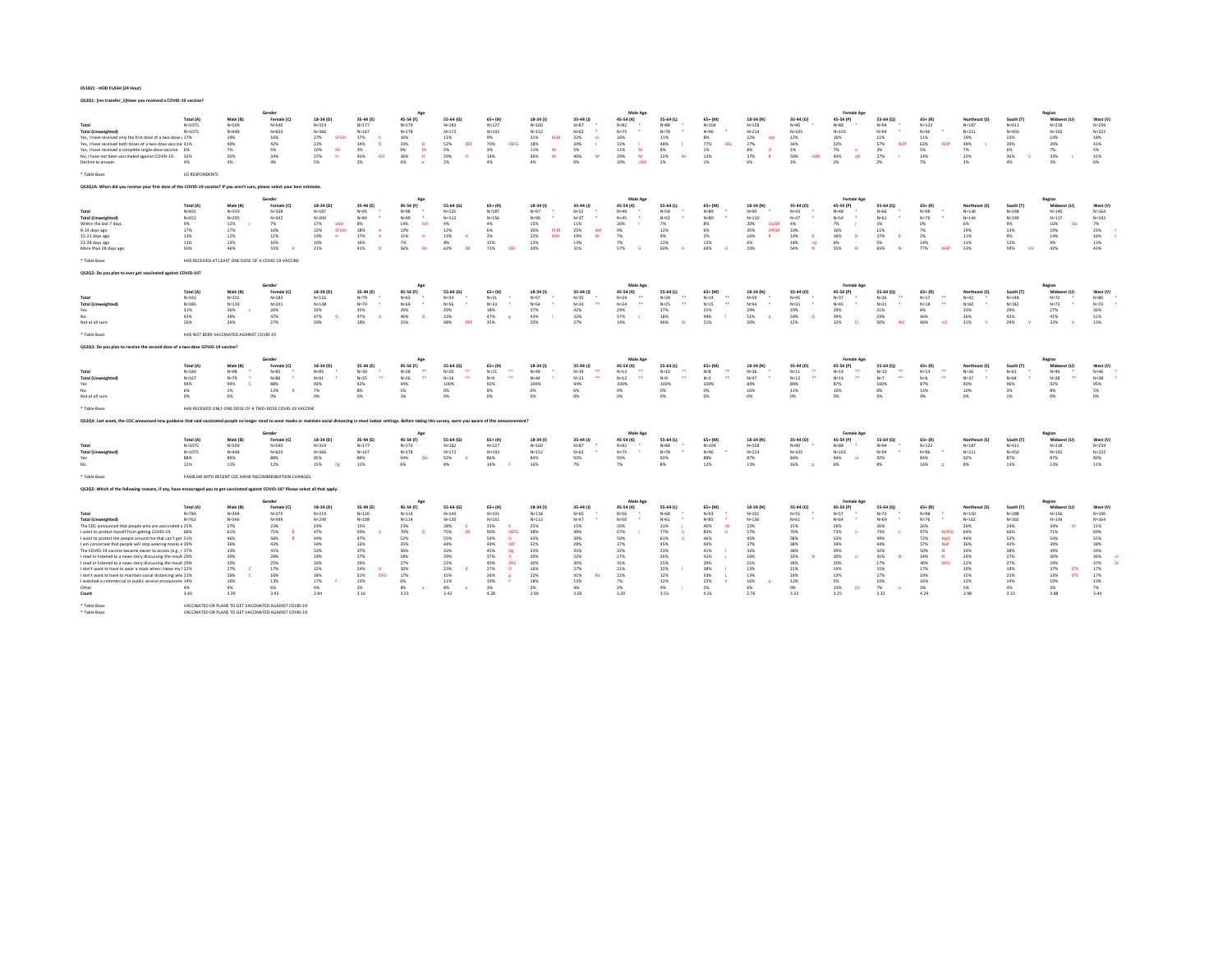QS2Q1: [res transfer\_1]Have you received a COVID-19 vaccine?

|                                                                                                                                                                                                                                |                          |                                                           |                                 | Household Income                               |                          |                             | Education                     |                                |                        | Employee               |                        | Children in HH         |                            | Parent of Child Under 18 |                            | Home Ownership          |                          | <b>Marital Status</b>        |                         | Race/Ethnicity                          |                                  |
|--------------------------------------------------------------------------------------------------------------------------------------------------------------------------------------------------------------------------------|--------------------------|-----------------------------------------------------------|---------------------------------|------------------------------------------------|--------------------------|-----------------------------|-------------------------------|--------------------------------|------------------------|------------------------|------------------------|------------------------|----------------------------|--------------------------|----------------------------|-------------------------|--------------------------|------------------------------|-------------------------|-----------------------------------------|----------------------------------|
|                                                                                                                                                                                                                                | Total (A)                | Less than \$50K (B)                                       | \$50K - \$74.9K (C)             | \$75K - \$99.9K (D)                            | $$100K + (E)$            | HS or Less (F)              | Some College (G)              | College Grad+ (H)              | Yes (I                 | No (J)                 | Yes (K                 | No (L)                 | Yes (M)                    | No (N)                   | r (O)                      | Renter (P               | Married (O)              | Not married (R)              | White (S)               | AA (T)                                  | Hispanic (L                      |
| Total<br><b>Total (Unweighted)</b>                                                                                                                                                                                             | $N = 1075$<br>$N = 1075$ | $N = 29R$<br>$N = 415$                                    | $N = 167$<br>$N = 183$          | $N = 136$<br>$N=150$                           | $N = 413$<br>$N = 267$   | $N = 330$<br>$N = 314$      | $N = 368$<br>$N = 349$        | $N = 228$<br>$N = 269$         | $N = 646$<br>$N = 643$ | $N = 429$<br>$N = 432$ | $N = 410$<br>$N = 412$ | N=665<br>$N = 663$     | $N = 363$<br>$N = 363$     | $N = 712$<br>$N = 712$   | $N = 759$<br>$N = 714$     | $N=293$<br>$N = 334$    | $N = 493$<br>$N = 484$   | $N = 582$<br>$N = 591$       | $N = 655$<br>$N = 736$  | $N = 126$<br>$N = 90$                   | $N=1.80$<br>$N = 138$            |
| Yes, I have received only the first dose of a two-dose 17%                                                                                                                                                                     |                          | 12%                                                       | 14%                             | 14%                                            | <b>BCD</b><br>24%        | 16%                         | 17%                           | 19%                            | 20%                    | 13%                    | 23%                    | 14%                    | 24%<br>$^{12}$             | 14%                      | 16%                        | 19%                     | 16%                      | 18%                          | 14%                     | 32%<br><b>CO</b>                        | 15%                              |
| Yes. I have received both doses of a two-dose vaccin 41%                                                                                                                                                                       |                          | 29%                                                       | 41%                             | 47%                                            | 48%                      | 30%                         | 35%                           | 55%<br>EG                      | 39%                    | 44%                    | 28%                    | 49%                    | 28%                        | 48%                      | 48%                        | 27%                     | 47%                      | 36%                          | 47%<br>m                | 24%                                     | 31%                              |
| Yes, I have received a complete single-dose vaccine. 6%                                                                                                                                                                        |                          | 7%<br>48%<br>DE                                           | 4%<br>39%                       | 6%<br>30%                                      | 7%<br>18%                | 8%<br>$\mathbf{H}$          | $8\%$<br>36%                  | 4%<br>21%                      | 8%                     | 4%<br>35%              | 8%<br>37%              | $5\%$<br>28%           | 8%<br>$\mathbf{M}$         | 6%                       | 7%<br>26%                  | 5%<br>46%               | 4%<br>28%                | 8%<br>$\alpha$               | 5%                      | 3%                                      | 14%<br>37%                       |
| No. I have not been vaccinated against COVID-19. 32%<br>Decline to answer                                                                                                                                                      | 4%                       | $3\%$                                                     | 1%                              | $2\%$                                          | 4%                       | 40%<br>6%<br>h              | 4%                            | $2\%$                          | 30%<br>4%              | 4%                     | 4%                     | 4%                     | 38%<br>$3\%$               | 29%<br>4%                | $3\%$                      | $3\%$                   | 4%                       | 35%<br>$\alpha$<br>4%        | 30%<br>4%               | 38%<br>$2\%$                            | 3%                               |
|                                                                                                                                                                                                                                |                          |                                                           |                                 |                                                |                          |                             |                               |                                |                        |                        |                        |                        |                            |                          |                            |                         |                          |                              |                         |                                         |                                  |
| * Table Base:                                                                                                                                                                                                                  | <b>US RESPONDENTS</b>    |                                                           |                                 |                                                |                          |                             |                               |                                |                        |                        |                        |                        |                            |                          |                            |                         |                          |                              |                         |                                         |                                  |
| QS2Q1A: When did you receive your first dose of the COVID-19 vaccine? If you aren't sure, please select your best estimate.                                                                                                    |                          |                                                           |                                 |                                                |                          |                             |                               |                                |                        |                        |                        |                        |                            |                          |                            |                         |                          |                              |                         |                                         |                                  |
|                                                                                                                                                                                                                                |                          |                                                           |                                 |                                                |                          |                             |                               |                                |                        |                        |                        |                        |                            |                          |                            |                         |                          |                              |                         |                                         |                                  |
|                                                                                                                                                                                                                                |                          |                                                           |                                 | lousehold Incom                                |                          |                             | Education                     |                                |                        | Employed               |                        | Children in HF         |                            | Parent of Child Under 18 |                            | Home Ownership          |                          | <b>Marital Status</b>        |                         | Race/Ethnicity                          |                                  |
| Total                                                                                                                                                                                                                          | Total (A)<br>$N = 691$   | Less than \$50K (B)<br>$N = 144$                          | \$50K - \$74.9K (C)<br>$N = 99$ | \$75K - \$99.9K (D)<br>$N=92$                  | \$100K+ (E)<br>$N = 324$ | HS or Less (F)<br>$N = 178$ | Some College (G)<br>$N = 221$ | College Grad+ (H)<br>$N = 185$ | Yes (f)<br>$N = 429$   | No (1)<br>$N = 262$    | Yes (K)<br>$N = 241$   | No (L)<br>$N = 450$    | Yes (M)<br>$N = 215$       | No (N)<br>$N = 476$      | Homer<br>(n)<br>$N = 535$  | Renter (P)<br>$N = 149$ | Married (O)<br>$N = 335$ | Not married (R)<br>$N = 356$ | White (S)<br>$N = 431$  | AA (T)<br>$N = 76$                      | <b>Hispanic (L)</b><br>$N = 107$ |
| <b>Total (Unweighted</b>                                                                                                                                                                                                       | $N = 652$                | $N = 199$                                                 | $N = 113$                       | $N = 105$                                      | $N = 208$                | $N = 152$                   | $N = 194$                     | $N = 196$                      | $N = 406$              | $N = 246$              | $N = 222$              | $N = 430$              | $N = 198$                  | $N = 454$                | $N = 473$                  | $N = 170$               | $N = 308$                | $N = 344$                    | $N = 456$               | $N = 50$                                | $N=77$                           |
| Within the last 7 days                                                                                                                                                                                                         | 9%                       | 11%                                                       | 9%                              | 5%                                             | 10%                      | 13%                         | 9%                            | 7%                             | 12%                    | S%.                    | 15%                    | 6%                     | 12%                        | 8%                       | 9%                         | 11%                     | 7%                       | 12%                          | 5%                      | 22%<br>×                                | 16%<br>$\lambda$                 |
| 8-14 days ago                                                                                                                                                                                                                  | 17%                      | 12%                                                       | 20%                             | 15%                                            | 18%                      | 25%                         | 17%                           | 14%                            | 20%                    | 12%                    | 27%                    | 11%                    | 28%<br>N                   | 12%                      | 14%                        | 25%                     | 12%                      | 22%                          | $11\%$                  | 38%<br>-Su                              | 20%                              |
| 15-21 days ago<br>22-28 days ago                                                                                                                                                                                               | 12%<br>11%               | 13%<br>9%                                                 | 10%<br>6%                       | 26%<br><b>BCE</b><br>7%                        | 9%<br>15%<br><b>COL</b>  | 12%<br>9%                   | 13%<br>12%                    | 12%<br>12%                     | 14%<br>11%             | 9%<br>12%              | 15%<br>11%             | 10%<br>11%             | 18%<br>$\mathbf{M}$<br>11% | 9%<br>11%                | 12%<br>13%<br><b>D</b>     | 12%<br>6%               | 10%<br>15%               | 14%<br>8%                    | 10%<br>13%<br>the       | 19%<br>2%                               | 22%<br>4%                        |
| More than 28 days ago                                                                                                                                                                                                          | 50%                      | 55%                                                       | 54%                             | 46%                                            | 48%                      | 41%                         | 48%                           | 55%                            | 44%                    | 61%                    | 31%                    | 61%                    | 32%                        | 59%<br>M                 | 52%                        | 46%                     | 57%                      | 44%                          | TU.<br>61%              | 19%                                     | 38%                              |
|                                                                                                                                                                                                                                |                          |                                                           |                                 |                                                |                          |                             |                               |                                |                        |                        |                        |                        |                            |                          |                            |                         |                          |                              |                         |                                         |                                  |
| * Table Rase:                                                                                                                                                                                                                  |                          | HAS RECEIVED AT LEAST ONE DOSE OF A COVID-19 VACCINE      |                                 |                                                |                          |                             |                               |                                |                        |                        |                        |                        |                            |                          |                            |                         |                          |                              |                         |                                         |                                  |
| QS2Q2: Do you plan to ever get vaccinated against COVID-19?                                                                                                                                                                    |                          |                                                           |                                 |                                                |                          |                             |                               |                                |                        |                        |                        |                        |                            |                          |                            |                         |                          |                              |                         |                                         |                                  |
|                                                                                                                                                                                                                                |                          |                                                           |                                 |                                                |                          |                             |                               |                                |                        |                        |                        |                        |                            |                          |                            |                         |                          |                              |                         |                                         |                                  |
|                                                                                                                                                                                                                                |                          |                                                           |                                 | <b>Household Incom</b>                         |                          |                             | Education                     |                                |                        | Employee               |                        | Children in HF         |                            | Parent of Child Under 18 |                            | <b>Home Ownership</b>   |                          | <b>Marital Status</b>        |                         | Race/Ethnicity                          |                                  |
| Total                                                                                                                                                                                                                          | Total (A)<br>$N = 342$   | Less than \$50K (B)<br>$N = 143$                          | \$50K - \$74.9K (C)<br>$N = 66$ | \$75K - \$99,9K (D)<br>$N = 42$                | \$100K+ (E)<br>$N = 73$  | HS or Less (F)<br>$N = 133$ | Some College (G)<br>$N = 132$ | College Grad+ (H)<br>$N = 49$  | Yes (1)<br>$N = 191$   | No (1)<br>$N = 151$    | Yes (K)<br>$N = 153$   | $No$ (1)<br>$N = 189$  | Yes (M)<br>$N = 136$       | No (N)<br>$N = 206$      | Homeowner (O)<br>$N = 199$ | Renter (P<br>$N = 134$  | Married (O)<br>$N = 139$ | Not married (R)<br>$N = 203$ | White (S)<br>$N = 198$  | <b>44 (T)</b><br>$N = 47$               | Hispanic (U)<br>$N = 67$         |
| <b>Total (Unweighted)</b>                                                                                                                                                                                                      | $N = 385$                | $N = 204$                                                 | $N = 67$                        | $N = 41$                                       | $N = 49$                 | $N = 145$                   | $N = 144$                     | $N = 67$                       | $N = 213$              | $N = 172$              | $N = 171$              | $N = 214$              | $N = 150$                  | $N = 235$                | $N = 217$                  | $N = 156$               | $N = 158$                | $N = 227$                    | $N = 257$               | $N = 38$                                | $N = 57$                         |
| Yes                                                                                                                                                                                                                            | 31%                      | 27%                                                       | 28%                             | 49%<br>Bc                                      | 33%                      | 27%                         | 26%                           | FG<br>44%                      | 36%                    | 24%                    | 33%                    | 29%                    | 33%                        | 29%                      | 33%                        | 28%                     | 28%                      | 32%                          | 30%                     | 25%                                     | 36%                              |
| No                                                                                                                                                                                                                             | 43%                      | 41%                                                       | 42%                             | 38%                                            | 48%                      | 42%<br>ъ.                   | 51%<br>$\mathbf{H}$           | 26%                            | 41%                    | 46%                    | 44%                    | 43%                    | 42%                        | 44%                      | 42%                        | 45%                     | 44%                      | 43%                          | 43%                     | 46%                                     | 42%                              |
| Not at all sure                                                                                                                                                                                                                | 26%                      | 32%<br>$\sqrt{2}$                                         | 30%                             | 13%                                            | 19%                      | 31%                         | 23%                           | 30%                            | 23%                    | 30%                    | 23%                    | 29%                    | 25%                        | 27%                      | 25%                        | 27%                     | 28%                      | 25%                          | 26%                     | 29%                                     | 22%                              |
| * Table Base:                                                                                                                                                                                                                  |                          | HAS NOT BEEN VACCINATED AGAINST COVID-19                  |                                 |                                                |                          |                             |                               |                                |                        |                        |                        |                        |                            |                          |                            |                         |                          |                              |                         |                                         |                                  |
|                                                                                                                                                                                                                                |                          |                                                           |                                 |                                                |                          |                             |                               |                                |                        |                        |                        |                        |                            |                          |                            |                         |                          |                              |                         |                                         |                                  |
| QS2Q3: Do you plan to receive the second dose of a two-dose COVID-19 vaccine?                                                                                                                                                  |                          |                                                           |                                 |                                                |                          |                             |                               |                                |                        |                        |                        |                        |                            |                          |                            |                         |                          |                              |                         |                                         |                                  |
|                                                                                                                                                                                                                                |                          |                                                           |                                 | <b>Household Income</b>                        |                          |                             | Education                     |                                |                        | Employee               |                        | Children in HH         |                            | Parent of Child Under 18 |                            | Home Ownership          |                          | <b>Marital Status</b>        |                         | Race/Ethnicity                          |                                  |
|                                                                                                                                                                                                                                | Total (A)                | Less than \$50K (B)                                       | \$50K - \$74.9K (C)             | \$75K - \$99,9K (D)                            | \$100K+ (E)              | HS or Less (F)              | Some College (G)              | College Grad+ (H)              | Yes (I                 | No(1)                  | Yes (K                 | No (L)                 | Yes (M)                    | No (N)                   | ner (O)                    | Renter (P)              | Married (O)              | Not married (R)              | White (S)               | AA (T)                                  | Hispanic (U)                     |
| Total                                                                                                                                                                                                                          | $N = 184$                | $N = 35$<br>$N = 50$                                      | $N=23$<br>$\ddot{\phantom{1}}$  | $N=19$<br>$\overline{\phantom{a}}$<br>$N = 22$ | $N = 98$<br>$N = 63$     | $N = 53$<br>$N = 46$        | $N = 64$                      | $N = 45$<br>$N = 47$           | $N = 128$<br>$N = 124$ | $N = 56$<br>$N = 43$   | $N = 93$<br>$N = 87$   | $N = 90$               | $N = 86$                   | $N = 98$                 | $N = 123$                  | $N = 55$                | $N=80$<br>$N = 76$       | $N = 104$                    | $N = 95$<br>$N = 98$    | $N = 41$<br>. .<br>$\ddot{\phantom{1}}$ | $N=27$                           |
| <b>Total (Unweighted</b><br>Yes                                                                                                                                                                                                | $N = 167$<br>94%         | 91%                                                       | $N=26$<br>97%                   | 87%                                            | 95%                      | 97%                         | $N = 53$<br>93%               | 99%                            | 95%                    | 91%                    | 93%                    | $N=80$<br>95%          | $N = 82$<br>93%            | $N=85$<br>95%            | $N = 111$<br>94%           | $N = 50$<br>94%         | 94%                      | $N = 91$<br>93%              | 94%                     | $N=27$<br>88%                           | $N = 25$<br>97%                  |
| No                                                                                                                                                                                                                             | 6%                       | 9%                                                        | 2%                              | 13%                                            | 5%                       | 3%                          | 7%                            | $1\%$                          | 5%                     | 8%                     | 7%                     | 5%                     | 7%                         | 5%                       | 6%                         | 6%                      | 5%                       | 7%                           | 6%                      | 12%                                     | 3%                               |
| Not at all sure                                                                                                                                                                                                                | 0%                       | 0%                                                        | 2%                              | 0%                                             | 0%                       | 0%                          | 1%                            | 0%                             | O%                     | 1%                     | 0%                     | 0%                     | 0%                         | 0%                       | 0%                         | 0%                      | $0\%$                    | 0%                           | 0%                      | 0%                                      | 0%                               |
| * Table Base:                                                                                                                                                                                                                  |                          | HAS RECEIVED ONLY ONE DOSE OF A TWO-DOSE COVID-19 VACCINE |                                 |                                                |                          |                             |                               |                                |                        |                        |                        |                        |                            |                          |                            |                         |                          |                              |                         |                                         |                                  |
|                                                                                                                                                                                                                                |                          |                                                           |                                 |                                                |                          |                             |                               |                                |                        |                        |                        |                        |                            |                          |                            |                         |                          |                              |                         |                                         |                                  |
| Q52Q4: Last week, the CDC announced new guidance that said vaccinated people no longer need to wear masks or maintain social distancing in most indoor settings. Before taking this survey, were you aware of this announcemen |                          |                                                           |                                 |                                                |                          |                             |                               |                                |                        |                        |                        |                        |                            |                          |                            |                         |                          |                              |                         |                                         |                                  |
|                                                                                                                                                                                                                                |                          |                                                           |                                 | <b>Household Income</b>                        |                          |                             | Education                     |                                |                        |                        |                        | Children in HH         |                            | Parent of Child Under 18 |                            | Home Ownership          |                          | <b>Marital Status</b>        |                         | <b>Race/Ethnicity</b>                   |                                  |
|                                                                                                                                                                                                                                | Total (A)                | Less than \$50K (B)                                       | \$50K - \$74.9K (C)             | \$75K - \$99.9K (D)                            | $$100K+ (E)$             | HS or Less (F)              | Some College (G)              | College Grad+ (H)              | Yes(1)                 | Employee<br>No (J)     | Yes(K)                 | No (L)                 | Yes (M)                    | No (N)                   | (O)                        | Renter (P               | Married (Q)              | Not married (R)              | White (S)               | AA (T)                                  | <b>Hispanic (L</b>               |
| Total                                                                                                                                                                                                                          | $N = 1075$               | $N = 29R$                                                 | $N = 167$                       | $N = 136$                                      | $N = 413$                | $N = 330$                   | $N = 368$                     | $N = 238$                      | $N = 646$              | $N = 429$              | $N = 410$              | N=665                  | $N = 363$                  | $N = 712$                | $N = 759$                  | $N = 293$               | $N = 493$                | $N = 582$                    | N=655                   | $N = 126$                               | $N=1.80$                         |
| <b>Total (Unweighted)</b>                                                                                                                                                                                                      | $N = 1075$               | $N = 415$                                                 | $N = 183$                       | $N = 150$                                      | $N = 267$                | $N = 314$                   | $N = 349$                     | $N = 269$                      | $N = 643$              | $N = 432$              | $N = 412$              | $N = 663$              | $N = 363$                  | $N = 712$                | $N = 714$                  | $N = 334$               | $N = 484$                | $N = 591$                    | $N = 736$               | $N = 90$                                | $N = 138$                        |
| Yes<br>No                                                                                                                                                                                                                      | 88%<br>12%               | 85%<br>15%<br>Cd                                          | 93%<br>Be<br>7%                 | 92%<br>8%                                      | 87%<br>13%<br><b>c</b>   | 84%<br>16%<br>H             | 87%<br>13%                    | 92%<br>8%                      | 89%<br>11%             | 88%<br>12%             | 87%<br>13%             | 89%<br>11%             | 87%<br>13%                 | 89%<br>11%               | 89%<br>11%                 | 88%<br>12%              | 90%<br>10%               | 87%<br>13%                   | 90%<br>10%              | 85%<br>15%                              | 86%<br>14%                       |
|                                                                                                                                                                                                                                |                          |                                                           |                                 |                                                |                          |                             |                               |                                |                        |                        |                        |                        |                            |                          |                            |                         |                          |                              |                         |                                         |                                  |
| * Table Base                                                                                                                                                                                                                   |                          | FAMILIAR WITH RECENT CDC MASK RECOMMENDATION CHANGES      |                                 |                                                |                          |                             |                               |                                |                        |                        |                        |                        |                            |                          |                            |                         |                          |                              |                         |                                         |                                  |
| QS2Q5: Which of the following reasons, if any, have encouraged you to get vaccinated against COVID-19? Please select all that apply.                                                                                           |                          |                                                           |                                 |                                                |                          |                             |                               |                                |                        |                        |                        |                        |                            |                          |                            |                         |                          |                              |                         |                                         |                                  |
|                                                                                                                                                                                                                                |                          |                                                           |                                 |                                                |                          |                             |                               |                                |                        |                        |                        |                        |                            |                          |                            |                         |                          |                              |                         |                                         |                                  |
|                                                                                                                                                                                                                                |                          |                                                           |                                 | <b>Household Income</b>                        |                          |                             | Education                     |                                |                        | Employee               |                        | Children in HF         |                            | Parent of Child Under 18 |                            | Home Ownership          |                          | <b>Marital Status</b>        |                         | Race/Ethnicity                          |                                  |
|                                                                                                                                                                                                                                | Total (A)                | Less than \$50K (B)                                       | \$50K - \$74.9K (C)             | \$75K - \$99.9K (D)                            | $$100K+ (E)$             | HS or Less (F)              | Some College (G)              | College Grad+ (H)              | Yes (I                 | No(1)                  | Yes (K                 | No (L)                 | Yes (M                     | No (N)                   | (O)<br>Homed               | Renter (P               | Married (O)              | Not married (R)              | White (S                | AA (T)                                  | <b>Hispanic (L</b>               |
| Total<br><b>Total (Unweighted)</b>                                                                                                                                                                                             | $N = 784$<br>$N = 762$   | $N=1.80$<br>$N=254$                                       | $N=117$<br>$N = 131$            | $N = 110$<br>$N = 120$                         | $N = 343$<br>$N = 222$   | $N = 213$<br>$N = 193$      | $N=252$<br>$N = 228$          | $N = 206$<br>$N = 222$         | $N = 490$<br>$N = 473$ | $N = 294$<br>$N = 289$ | $N = 285$<br>$N = 276$ | $N = 499$<br>$N = 486$ | $N = 254$<br>$N = 240$     | $N = 530$<br>$N = 522$   | $N = 593$<br>$N = 541$     | $N = 1.84$<br>$N = 212$ | $N = 370$<br>$N = 353$   | $N = 415$<br>$N = 409$       | $N = 4.86$<br>$N = 529$ | $N = 83$<br>$N = 55$                    | $N = 131$<br>$N = 98$            |
| The CDC announced that people who are vaccinated 25%                                                                                                                                                                           |                          | 25%                                                       | 27%                             | 25%                                            | 26%                      | 22%                         | 26%                           | 26%                            | 24%                    | 28%                    | 26%                    | 25%                    | 25%                        | 26%                      | 27%                        | 20%                     | 28%                      | 23%                          | 27%                     | 19%                                     | 26%                              |
| I want to protect myself from getting COVID-19. 68%                                                                                                                                                                            |                          | 70%                                                       | <b>68%</b>                      | 63%                                            | 67%                      | 5,9%                        | 74%                           | <b>68%</b>                     | 61%                    | 78%                    | <b>SAM</b>             | 74%                    | 57%                        | 73%<br>- 64              | 67%                        | 69%                     | 70%                      | <b>GR%</b>                   | 73%<br><b>TH</b>        | 54%                                     | 52%                              |
| I want to protect the people around me that can't ge 51%                                                                                                                                                                       |                          | 49%                                                       | 50%                             | 44%                                            | 54%                      | 48%                         | 50%                           | 52%                            | 48%                    | 57%                    | 49%                    | 53%                    | 48%                        | 53%                      | 51%                        | 54%                     | 51%                      | 52%                          | 52%                     | 50%                                     | 45%                              |
| I am concerned that people will stop wearing masks + 39%<br>The COVID-19 vaccine became easier to access (e.g., 37%)                                                                                                           |                          | 41%<br>32%                                                | 43%<br>42%                      | 33%<br>33%                                     | 40%<br>41%<br>.b         | 32%<br>25%                  | 47%<br>41%                    | 38%<br>38%                     | 36%<br>35%             | 45%<br>39%             | 35%<br>33%             | 42%<br>39%             | 33%<br>33%                 | 43%<br>38%               | 39%<br>36%                 | 43%<br>39%              | 39%<br>36%               | 40%<br>37%                   | 41%<br>37%              | 30%<br>30%                              | 38%<br>30%                       |
| I read or listened to a news story discussing the resul 29%                                                                                                                                                                    |                          | 27%                                                       | 23%                             | 28%                                            | 34%                      | 22%                         | 30%                           | 31%                            | 29%                    | 29%                    | 29%                    | 29%                    | 29%                        | 29%                      | 30%                        | 26%                     | 31%                      | 27%                          | 26%                     | 32%                                     | 34%                              |
| I read or listened to a news story discussing the resul 29%                                                                                                                                                                    |                          | 25%                                                       | 26%                             | 27%                                            | 33%                      | 24%                         | 27%                           | 30%                            | <b>28%</b>             | 31%                    | 28%                    | 29%                    | 27%                        | 30%                      | 20%                        | 26%                     | 31%                      | 27%                          | 28%                     | 29%                                     | 30%                              |
| I don't want to have to wear a mask when I leave my 22%                                                                                                                                                                        |                          | 22%                                                       | 20%                             | 19%                                            | 22%                      | 19%                         | 21%                           | 23%                            | 22%                    | 21%                    | 16%                    | 25%                    | 16%                        | 24%<br>M                 | 23%                        | 18%                     | 24%                      | 20%                          | 24%                     | 15%                                     | 18%                              |
| I don't want to have to maintain social distancing wh 21%<br>I watched a commercial or public service announcem 14%                                                                                                            |                          | 14%<br>15%                                                | 23%<br>14%                      | 24%<br>17%                                     | 24%<br>13%               | 17%<br>17%                  | 21%<br>12%                    | 22%<br>15%                     | 23%<br>12%             | 18%<br>18%             | 21%<br>16%             | $21\%$<br>13%          | 19%<br>17%                 | 22%<br>13%               | 24%<br>16%                 | 13%<br>8%               | 22%<br>13%               | 20%<br>15%                   | 22%<br>10%              | 24%<br>22%                              | 18%<br>26%                       |
| Other                                                                                                                                                                                                                          | 4%                       | 6%                                                        | 6%                              | 5%                                             | 3%                       | 5%                          | <b>AN</b>                     | $2\%$                          | 5%                     | 4%                     | $-256$                 | S%                     | 2 <sub>0</sub>             | 5%                       | 4%                         | 4%                      | 206                      | 6%                           | 5%                      | 5%                                      | 5%                               |
| Count                                                                                                                                                                                                                          | 3.40                     | 3.26                                                      | 3.43                            | 3.19                                           | 3.59                     | 2.88                        | 3.55                          | 3.46                           | 3.24                   | 3.66                   | 3.11                   | 3.56                   | 3.07                       | 3.56                     | 3.46                       | 3.21                    | 3.48                     | 3.33                         | 3.44                    | 3.10                                    | 3.22                             |
| * Table Base:                                                                                                                                                                                                                  |                          | VACCINATED OR PLANS TO GET VACCINATED AGAINST COVID-19    |                                 |                                                |                          |                             |                               |                                |                        |                        |                        |                        |                            |                          |                            |                         |                          |                              |                         |                                         |                                  |
|                                                                                                                                                                                                                                |                          |                                                           |                                 |                                                |                          |                             |                               |                                |                        |                        |                        |                        |                            |                          |                            |                         |                          |                              |                         |                                         |                                  |
| * Table Base:                                                                                                                                                                                                                  |                          | VACCINATED OR PLANS TO GET VACCINATED AGAINST COVID-19    |                                 |                                                |                          |                             |                               |                                |                        |                        |                        |                        |                            |                          |                            |                         |                          |                              |                         |                                         |                                  |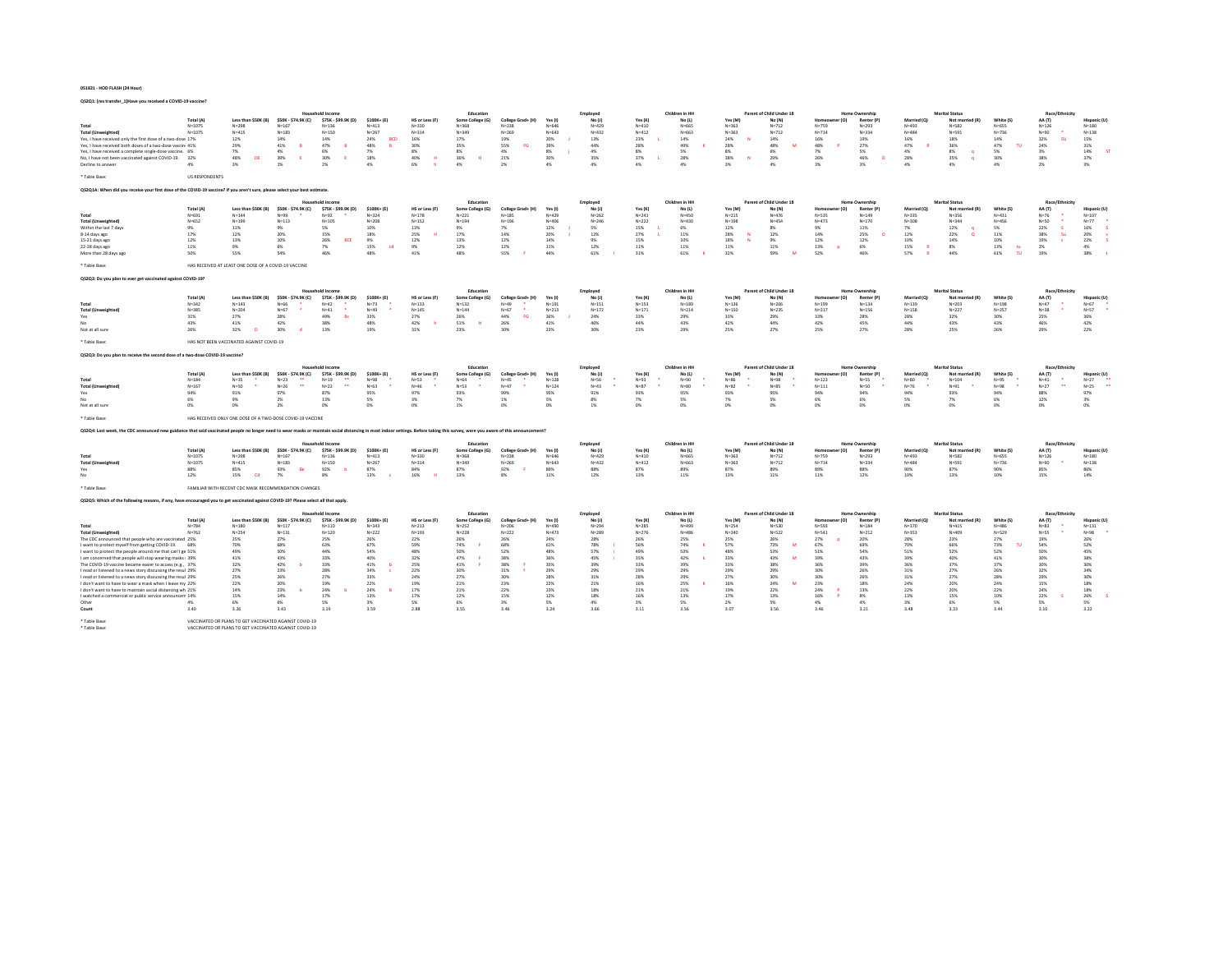# QS2Q1: [res transfer\_1]Have you received a COVID-19 vaccine?

|                                                              | Total (A)  |           |   |          |           |           | Recently vaccinated (I Vaccinated Within the Plan to Get Vaccinated Against COVID-19 (D) |
|--------------------------------------------------------------|------------|-----------|---|----------|-----------|-----------|------------------------------------------------------------------------------------------|
| Total                                                        | $N = 1075$ | $N = 292$ |   | $N = 65$ |           | $N = 277$ |                                                                                          |
| Total (Unweighted)                                           | $N = 1075$ | $N = 291$ |   | $N = 57$ | *         | $N = 277$ |                                                                                          |
| Yes, I have received only the first dose of a two-dose v 17% |            | 59%       |   | 78%      | <b>Bd</b> | 62%       |                                                                                          |
| Yes, I have received both doses of a two-dose vaccine. 41%   |            | 2%        | d | 8%       | <b>BD</b> | 0%        |                                                                                          |
| Yes, I have received a complete single-dose vaccine.         | 6%         | 3%        | D | 14%      | <b>BD</b> | 0%        |                                                                                          |
| No, I have not been vaccinated against COVID-19.             | 32%        | 36%       |   | 0%       |           | 38%       | τ.                                                                                       |
| Decline to answer                                            | 4%         | 0%        |   | 0%       |           | 0%        |                                                                                          |

\* Table Base: US RESPONDENTS

QS2Q1A: When did you receive your first dose of the COVID-19 vaccine? If you aren't sure, please select your best estimate.

|                           | Total (A)                                            |           |    |        |           |           | Recently vaccinated (I Vaccinated Within the Plan to Get Vaccinated Against COVID-19 (D) |
|---------------------------|------------------------------------------------------|-----------|----|--------|-----------|-----------|------------------------------------------------------------------------------------------|
| Total                     | $N = 691$                                            | $N = 188$ |    | $N=65$ | $\ast$    | $N = 172$ |                                                                                          |
| <b>Total (Unweighted)</b> | $N = 652$                                            | $N = 168$ |    | $N=57$ | *         | $N = 154$ |                                                                                          |
| Within the last 7 days    | 9%                                                   | 34%       |    | 100%   | <b>BD</b> | 29%       |                                                                                          |
| 8-14 days ago             | 17%                                                  | 36%       | C  | 0%     |           | 39%       | C                                                                                        |
| 15-21 days ago            | 12%                                                  | 14%       | C. | 0%     |           | 15%       | c                                                                                        |
| 22-28 days ago            | 11%                                                  | 8%        | c  | 0%     |           | 9%        | c                                                                                        |
| More than 28 days ago     | 50%                                                  | 8%        | c  | 0%     |           | 8%        | $\overline{ }$<br>U                                                                      |
| * Table Base:             | HAS RECEIVED AT LEAST ONE DOSE OF A COVID-19 VACCINE |           |    |        |           |           |                                                                                          |

QS2Q2: Do you plan to ever get vaccinated against COVID-19?

| Total (A) |           |       |       |                                          |                                                                                          |
|-----------|-----------|-------|-------|------------------------------------------|------------------------------------------------------------------------------------------|
| $N = 342$ | $N = 105$ | $N=0$ | $***$ | $N = 105$                                |                                                                                          |
| $N = 385$ | $N = 123$ | $N=0$ | $**$  | $N = 123$                                |                                                                                          |
| 31%       | 100%      | 0%    |       | 100%                                     |                                                                                          |
| 43%       | 0%        | 0%    |       | 0%                                       |                                                                                          |
| 26%       | 0%        | 0%    |       | 0%                                       |                                                                                          |
|           |           |       |       |                                          |                                                                                          |
|           |           |       |       | HAS NOT BEEN VACCINATED AGAINST COVID-19 | Recently vaccinated (I Vaccinated Within the Plan to Get Vaccinated Against COVID-19 (D) |

QS2Q3: Do you plan to receive the second dose of a two-dose COVID-19 vaccine?

|                    | Total (A) |           |               | Recently vaccinated (I Vaccinated Within the Plan to Get Vaccinated Against COVID-19 (D) |  |
|--------------------|-----------|-----------|---------------|------------------------------------------------------------------------------------------|--|
| Total              | $N = 184$ | $N = 173$ | $N = 50$<br>∗ | $N = 172$                                                                                |  |
| Total (Unweighted) | $N = 167$ | $N = 156$ | $N=45$<br>∗   | $N = 154$                                                                                |  |
| Yes                | 94%       | 100%      | 98%           | 100%                                                                                     |  |
| No                 | 6%        | 0%        | 2%            | 0%                                                                                       |  |
| Not at all sure    | 0%        | 0%        | 0%            | 0%                                                                                       |  |
|                    |           |           |               |                                                                                          |  |

\* Table Base: HAS RECEIVED ONLY ONE DOSE OF A TWO-DOSE COVID-19 VACCINE